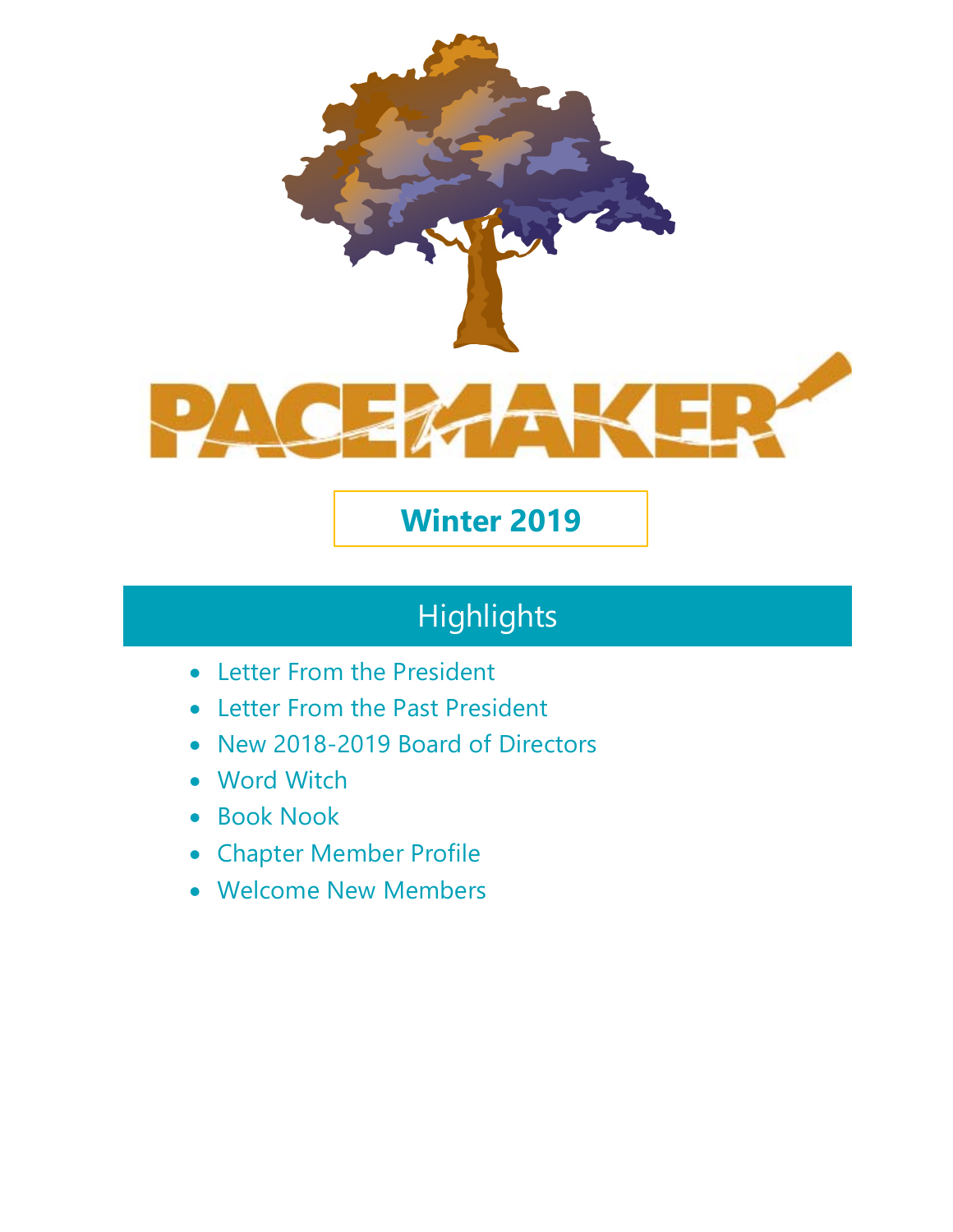# **Table of Contents**

| Word Witch Tutorial - Maggie Norris, BSc, ELS  8 |
|--------------------------------------------------|
|                                                  |
|                                                  |
|                                                  |
|                                                  |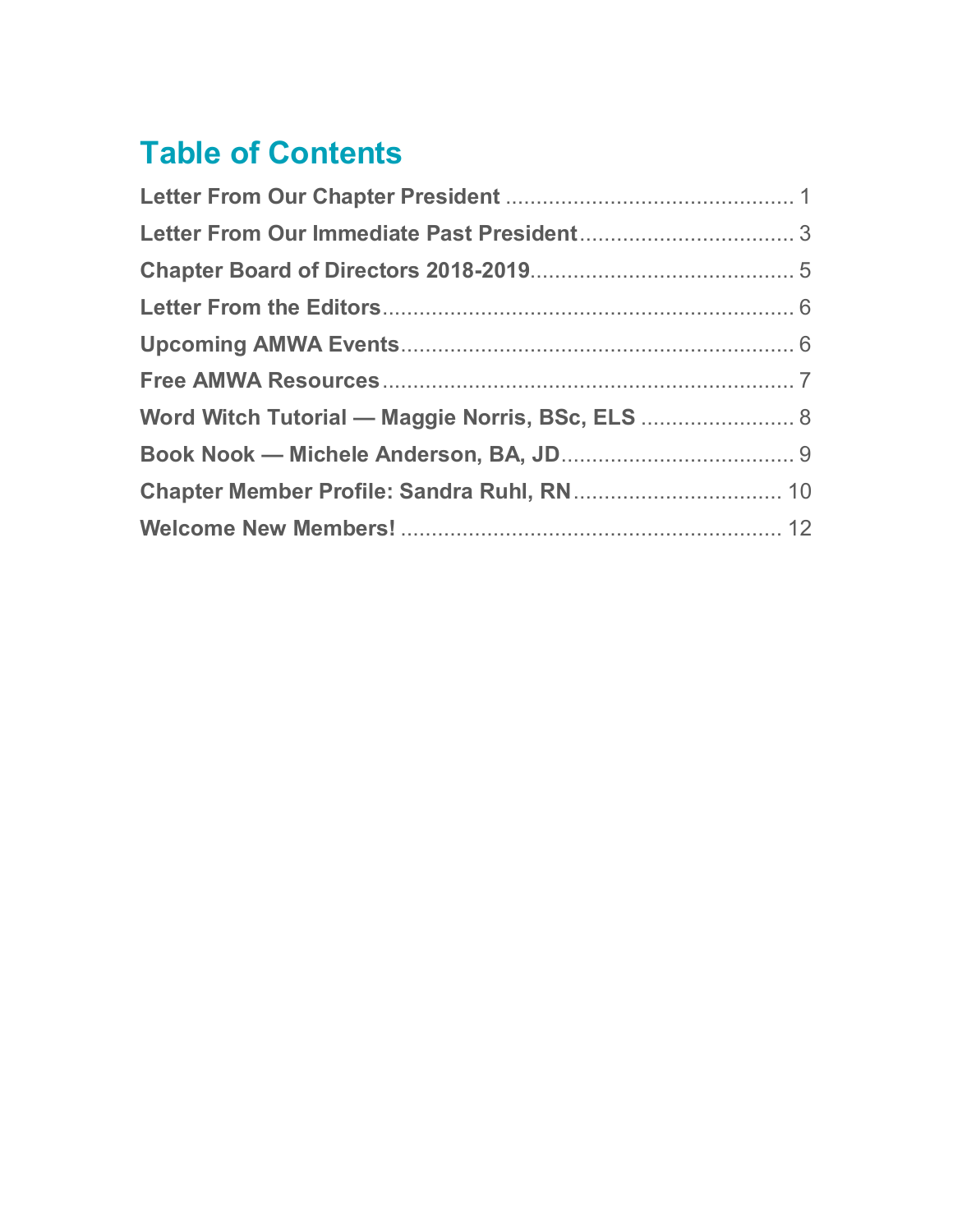## <span id="page-2-0"></span>**Letter From Our Chapter President**

Greetings to all members and many thanks to those continuing (or stepping up) to serve in the AMWA Northern California Chapter (NorCal) 2018 to 2019 Board of Directors (BOD)! Barbara Arnoldussen (as Secretary), Nancy Katz (as Immediate Past President, replacing Caren Rickhoff), and I (as President, replacing Nancy) will continue as BOD members; Andrea Johnson (as President-Elect, replacing me) and Rose Tomey (as Treasurer, replacing Catherine McGill) will join the BOD.

Many thanks also to those performing other chapter functions:

- Maggie Norris, who is assuming the Program Committee Chair (replacing me)
- Nancy, who has been the Communications Committee Chair and will continue to lead the efforts to update AMWA NorCal's bylaws using AMWA national's new template
- Snehal Mohile, who is assuming the Communications Committee Chair
- Caren, who is continuing to distribute AMWA NorCal membership-wide emails about chapter events, elections, and, as Jobs List Administrator, jobs
- Suzanne Canada, who is continuing as Membership Committee Chair and LinkedIn group administrator and continuing to distribute membership-wide event and election emails (backing up Caren)
- Nicola Gillespie and Michele Anderson, who have been Co-Editors of this newsletter (*Pacemaker*), and Michele, who is continuing as a Co-Editor
- Barbara, who is continuing (for now) as the Chapter Advisory Council (CAC) Representative from AMWA NorCal; this Representative serves in an advisory role and as a liaison between chapter leaders and AMWA national

We are seeking a *Pacemaker* Co-editor to replace Nicola; Nominating and Outreach Committee Chairs; and, should someone want experience with other chapter leaders and want to make connections with AMWA national, a CAC Representative. For more information about these roles, please do not hesitate to [contact me.](http://amwancal.org/contacts/)

On September 27, we had an online educational offering; Clarivate representatives presented its medical writer tools EndNote, Web of Science, and Cortellis. At least 18 people called in for this telecon. Caren subsequently found out that AMWA national offers discounts on EndNote for AMWA members. For information, check the AMWA national's affiliate partner discounts at [https://www.amwa.org/page/Member\\_Discounts?&hhsearchterms=%22affiliate+a](https://www.amwa.org/page/Member_Discounts?&hhsearchterms=%22affiliate+and+discounts%22) [nd+discounts%22.](https://www.amwa.org/page/Member_Discounts?&hhsearchterms=%22affiliate+and+discounts%22)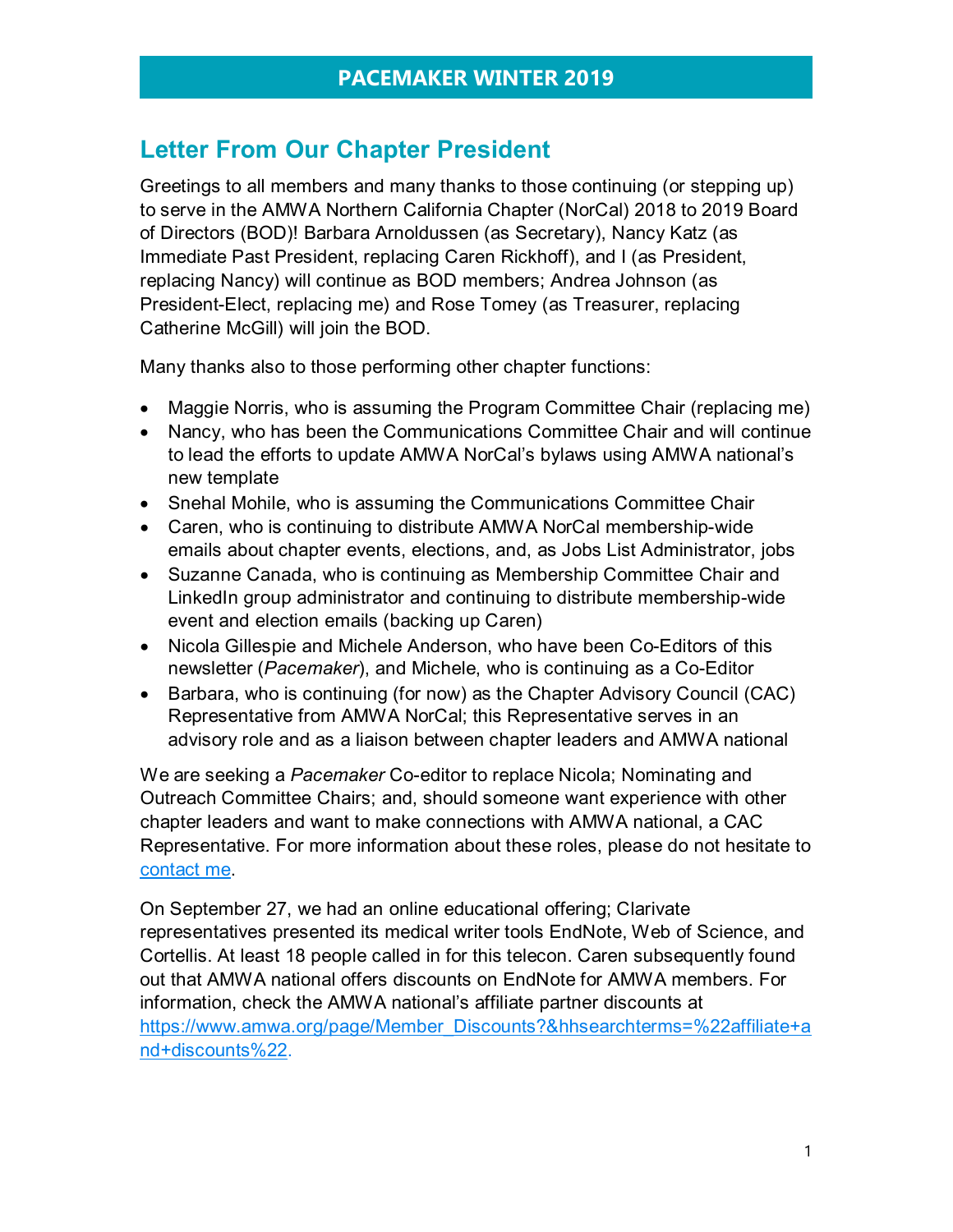On October 6, we had a social at the Oakland Museum of California. Our group of 14 split up into 2 groups, and each was led by a museum docent on a private, 45-minute tour of the Gallery of California Natural Sciences. Many of us then had lunch in the museum's café and got to know one another. The AMWA NorCal chapter covered the museum admission and tour costs. Thanks, AMWA NorCal chapter!

From October 31 through November 3, AMWA national held its 2018 Medical Writing and Communication Conference and preconference events in Washington, DC. I was able to attend. There were dozens of events (because several events were often held at the same time); of those that I attended, highlights included:

- Our AMWA NorCal Chapter dinner, attended by 16 people, which was really fun
- A presentation about Harold Swanberg, AMWA national's founder (and a very interesting person)
- Nancy's overview of the electronic common technical document (eCTD) (an outline/format for investigational new drug [IND], new drug application [NDA], and biologics license application [BLA] submissions to regulatory agencies)
- A session on targeted cancer therapies
- A session on *AMA Manual of Style* updates; a new edition of this manual is to be published in 2019

This year's known upcoming events are presentations on Continuing Medical Education writing on January 26 by Joshua Schechtel and on EndNote (beyond that presented by Clarivate) by Maggie on March 24 (details to follow). Events under discussion are a hike in the Jasper Ridge Biological Preserve to be led by Catherine (who is a preserve docent), and presentations on traumatic brain injury, pharmacology, and regulatory document quality control.

We hope that some of our future events can be free and, because of the large area covered by our chapter, some can be virtual.

With the other BOD members, committee chairs and members, and others, I look forward to helping to make AMWA NorCal participation fun, rewarding, and useful. Should you have ideas related to these objectives or want to help, please contact any of the chapter board members or chapter leaders [here.](http://amwancal.org/contacts/)

Sincerely, Sandra (Sandy) Ruhl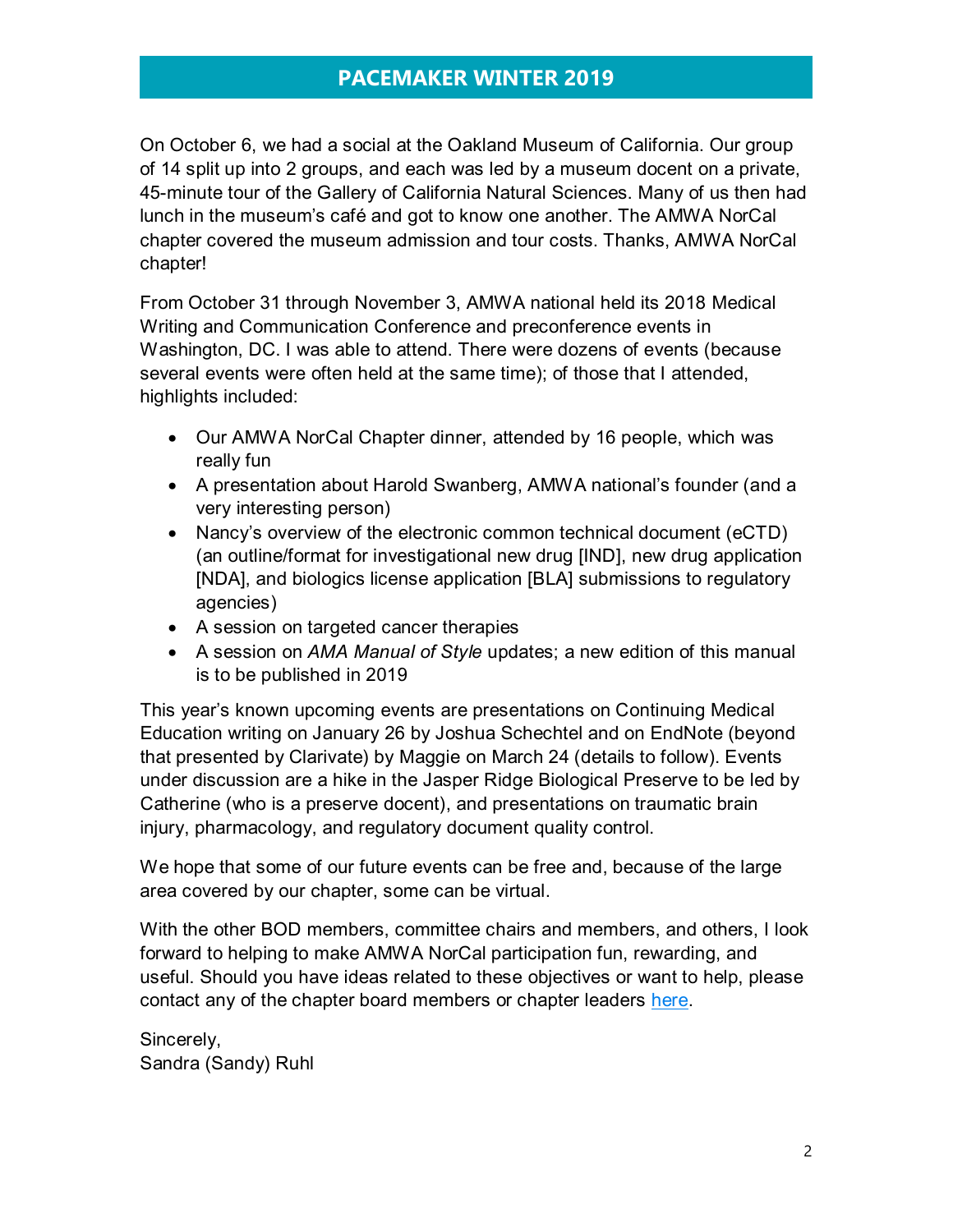# <span id="page-4-0"></span>**Letter From Our Immediate Past President**

### **Looking Back/Looking Ahead**

I've been reviewing the programs our chapter sponsored in 2018, and this is what I find: Our chapter is making a concerted effort to connect with ALL medical writers, regardless of what type of medical writing they practice.

### **Looking Back**

On February 17, 2018, we held a Symposium on Regulatory Medical Writing at the Delancey Street Restaurant, San Francisco, CA. Richard Daley, Caren Rickhoff, Sandra Ruhl, and Nancy Katz presented on the challenges and satisfactions of writing documents (Summary of Clinical Efficacy, protocols, Investigator Brochures [IBs], and clinical study reports [CSRs]) included in regulatory submissions. Caren also presented a special section on the similarities and differences between regulatory medical writing and other types of medical writing.

On April 19 and 20, 2018, we hosted the Pacific Coast Conference (PCC) at the Asilomar Conference Center. It was a joy to be back at our old stomping grounds. Well, this conference covered just about every aspect of medical writing. I took an AMWA workshop on "Understanding Sample Size and Power" led by Bart Harvey. I've taken several workshops from Bart and always marvel at the way he makes statistical and epidemiological concepts easy to understand. Other presentations or workshops were:

- "Statistics for Medical Writers and Editors," also presented by Bart
- "Advanced Writing" and "The Mechanics of Writing," presented by Helen Hodgson
- "Changes in the Medical Publications Environment," presented by Donna Simcoe
- "Global Medical and Regulatory Updates That Affect Medical Communicators," presented by Natalia Shunmugan
- "Building Effective Medical Writing Teams," presented by Holly Zoog
- "An Introduction to Health Economics and Outcomes Research for Medical Writers," presented by Tim Peoples and Marcia Reinhart
- "Interactive Session for Freelance Writers With 10+ Years of Experience," presented by Alisa Bonsignore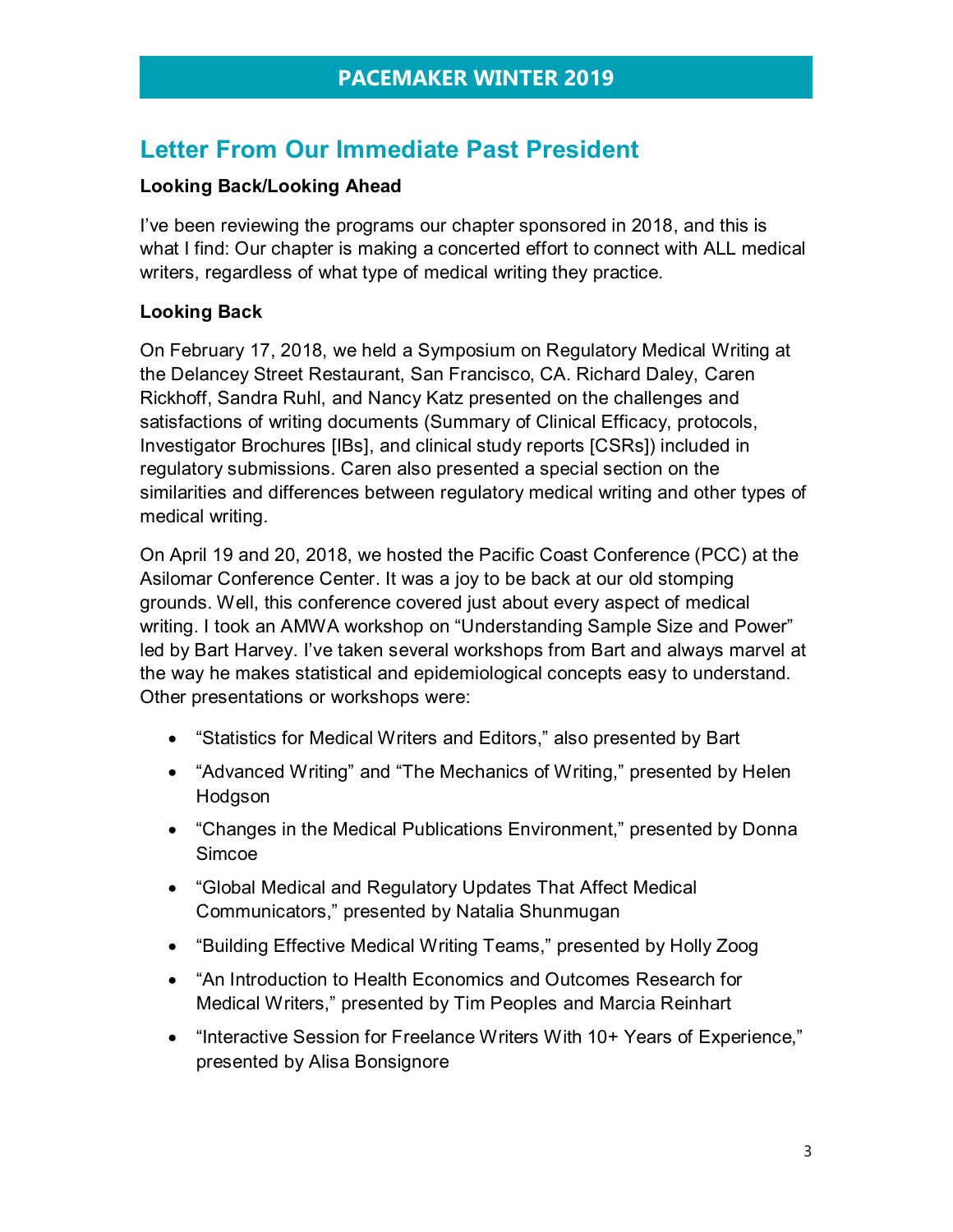We also had a fantastic keynote presentation by Juli Maxworthy entitled, "Healthcare Simulation …What Does It Mean for the Consumer and Medical Writer?"

On June 2, 2018, Barbara Arnoldussen presented "Developing Resource Materials for Clinical Professionals," at Michaels at Shoreline Restaurant in Mountain View, CA. This presentation was about a facet of medical writing new to many of us. Barbara explained how she negotiated with prospective clients regarding projects and used Amazon.com as a marketing tool. Ingenious and fascinating!

On August 8, 2018, Joshua Cooper, CPA, founder and president of Tax Lovin' presented a free teleconference entitled "Tax Savings for Freelancers: What YOU Need to Know About 2018 Tax Reforms." Suzanne Canada moderated the teleconference, asking Joshua questions that chapter members had sent in prior to the event. Thirty-five people signed up, and we all learned that the current tax law does indeed have some benefit for almost everyone. But we were advised to take advantage of this right now, as it appears that some parts of the law may have to change back to the way they were.

And finally, note that this edition of the *Pacemaker* contains two new features: 1) a *Book Nook,* with reading recommendations from your fellow chapter members, and

2) a web freebies feature, directing members to free resources.

### **Looking Ahead**

Our socials are opportunities for members to relax and get to know one another; they're also great networking opportunities. You never know who someone in our chapter knows who might lead you to your next job or consulting opportunity.

What are YOU looking for that will make our AMWA chapter a true community for you? Do you want more telecons? More face-to-face events? More free events? Please let us know.

Are you interested in learning the nuances of AMWA governance? Our chapter will be revising its bylaws. For anyone who wants to help in this effort, you can find chapter board members' contact information [here.](http://amwancal.org/contacts/)

### *Nancy*

Nancy R. Katz, PhD, MWC Immediate Past President, AMWA Northern California Chapter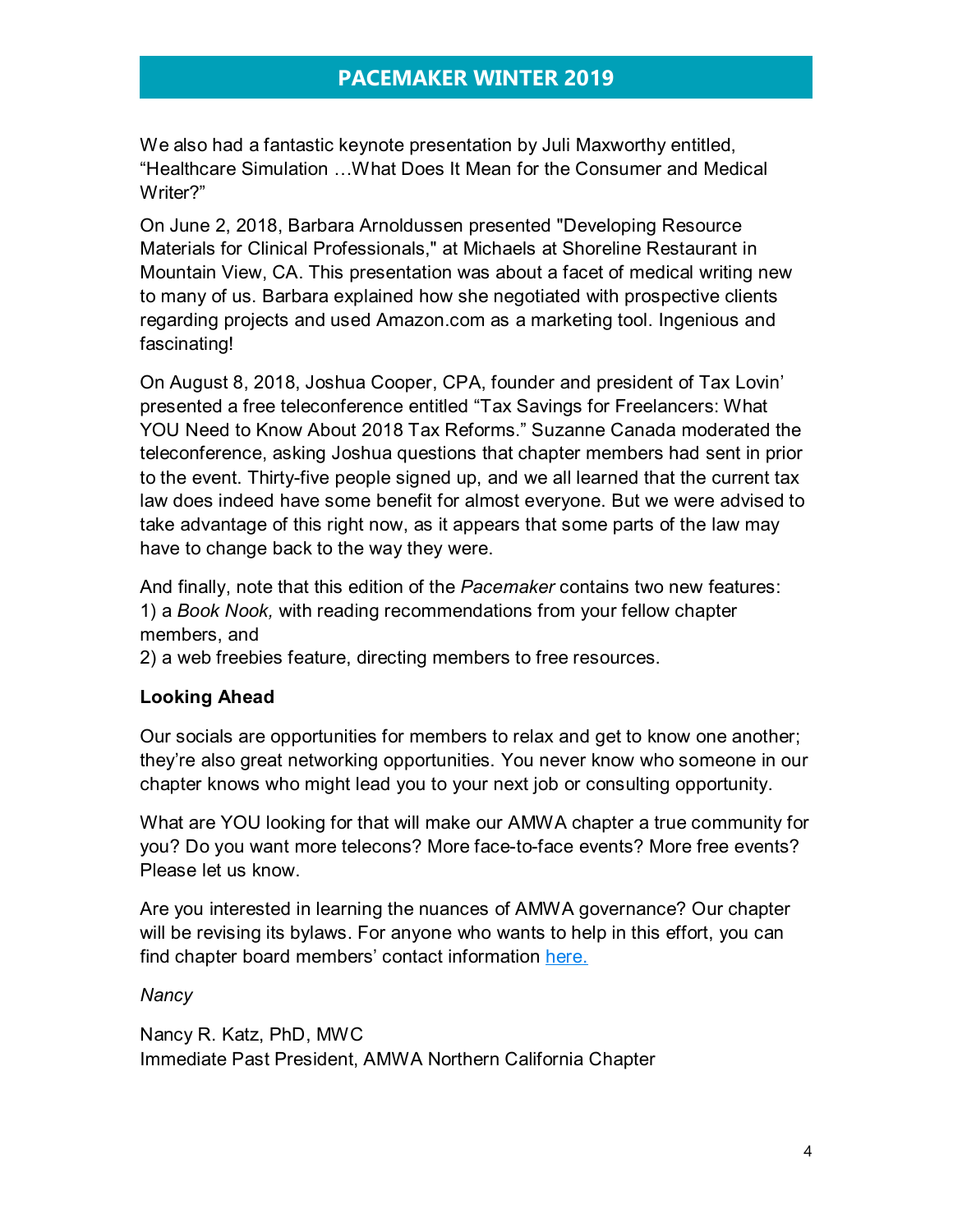# <span id="page-6-0"></span>**Chapter Board of Directors and Chapter Leaders 2018-2019**

<span id="page-6-1"></span>

| <b>Elected Officers</b>         |                                                                                                                                                                                                        |
|---------------------------------|--------------------------------------------------------------------------------------------------------------------------------------------------------------------------------------------------------|
| President                       | Sandra Ruhl, RN                                                                                                                                                                                        |
| Immediate Past President        | Nancy Katz, PhD, MWC                                                                                                                                                                                   |
| President-Elect                 | Andrea Johnson, BA                                                                                                                                                                                     |
| Secretary                       | Barbara Arnoldussen, DBA, MBA, RN                                                                                                                                                                      |
| Treasurer                       | Rose Tomey, BA                                                                                                                                                                                         |
| Programs Chair                  | Maggie Norris, BSc, ELS                                                                                                                                                                                |
| <b>Programs Committee</b>       | Barbara Arnoldussen, DBA, MBA, RN; Viviana<br>Bhatia, PhD; Barbara Boughton, BA; Nancy<br>Katz, PhD, MWC; Caren Rickhoff, BA; Sandra<br>Ruhl, RN; Joshua Schechtel, MD, MPH; Leslie<br>Kowitz, MA, ELS |
| <b>Communications Chair</b>     | Snehal Mohile, MBBS, MD (candidate), CPhT                                                                                                                                                              |
| <b>Communications Committee</b> | Suzanne Canada, PhD; Mimi Wessling, PhD;<br>Myrna Faulds, PhD; Nicola Gillespie, DVM;<br>Michele Anderson, BA, JD; Rashmi Gupta,<br>PhD; Abe Jellinek, Sandra Ruhl, RN                                 |
| <b>Pacemaker Co-Editors</b>     | Nicola Gillespie, DVM,<br>and Michele Anderson, BA, JD                                                                                                                                                 |
| Membership Chair                | Suzanne Canada, PhD                                                                                                                                                                                    |
| Jobs List Administrator         | Caren Rickhoff, BA, MWC                                                                                                                                                                                |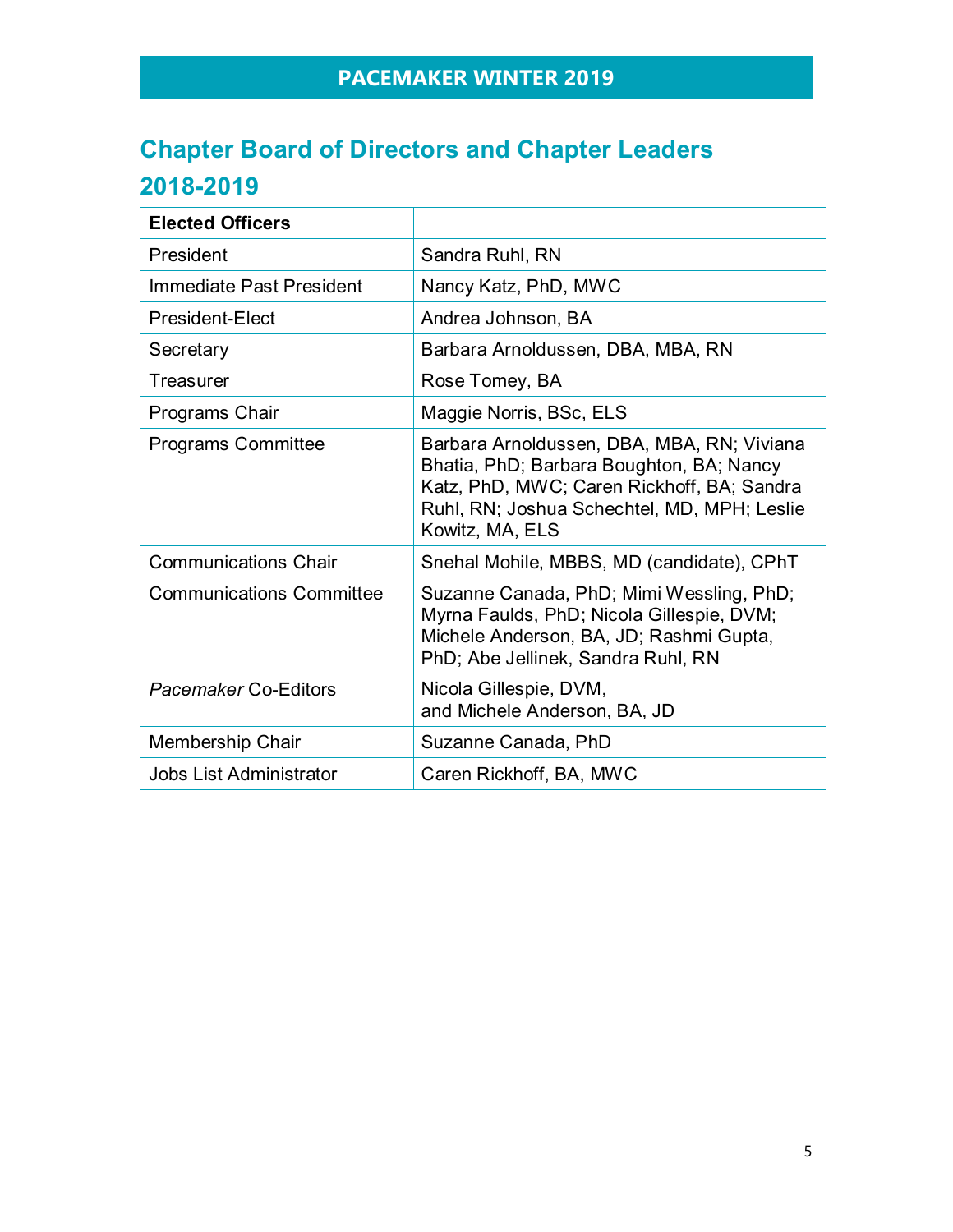## **Letter From the Editors**

Happy winter! This issue of *Pacemaker* provides an update on chapter activities by way of letters from our Chapter President and Immediate Past President. We also have great tips from our Word Witch, Maggie Norris. And please be sure to check out our Chapter Member Profile to learn about our new Chapter President, Sandy Ruhl.

This month, we are pleased to present *Pacemaker*'s newest feature: Book Nook. If you have a book to recommend, please reach out to [Michele Anderson.](http://amwancal.org/contacts/)

Sadly, this will be my last edition as Co-Editor. Michele has graciously agreed to take the helm and continue working to bring *Pacemaker* to chapter members, but she would love to have another Co-Editor to help keep *Pacemake*r going strong. This is a fantastic opportunity for a chapter member who is looking for more experience writing and editing or an experienced member who wants to give back to AMWA.

Kind regards, Nicola and Michele

## <span id="page-7-0"></span>**Upcoming AMWA Events**

### **Northern California Chapter Events**

### **CME Writing Opportunities — Joshua Schechtel, MD, MPH**

**Delancey Street Restaurant January 26, 2019 (watch for ticket information in your email inbox)**

### **All About End Note — Maggie Norris, BSc, ELS**

**March 24, 2019 (details to follow)**

### **AMWA Events**

# **2019 Medical Writing and Communication Conference**

**San Diego, California November 6-9, 2019**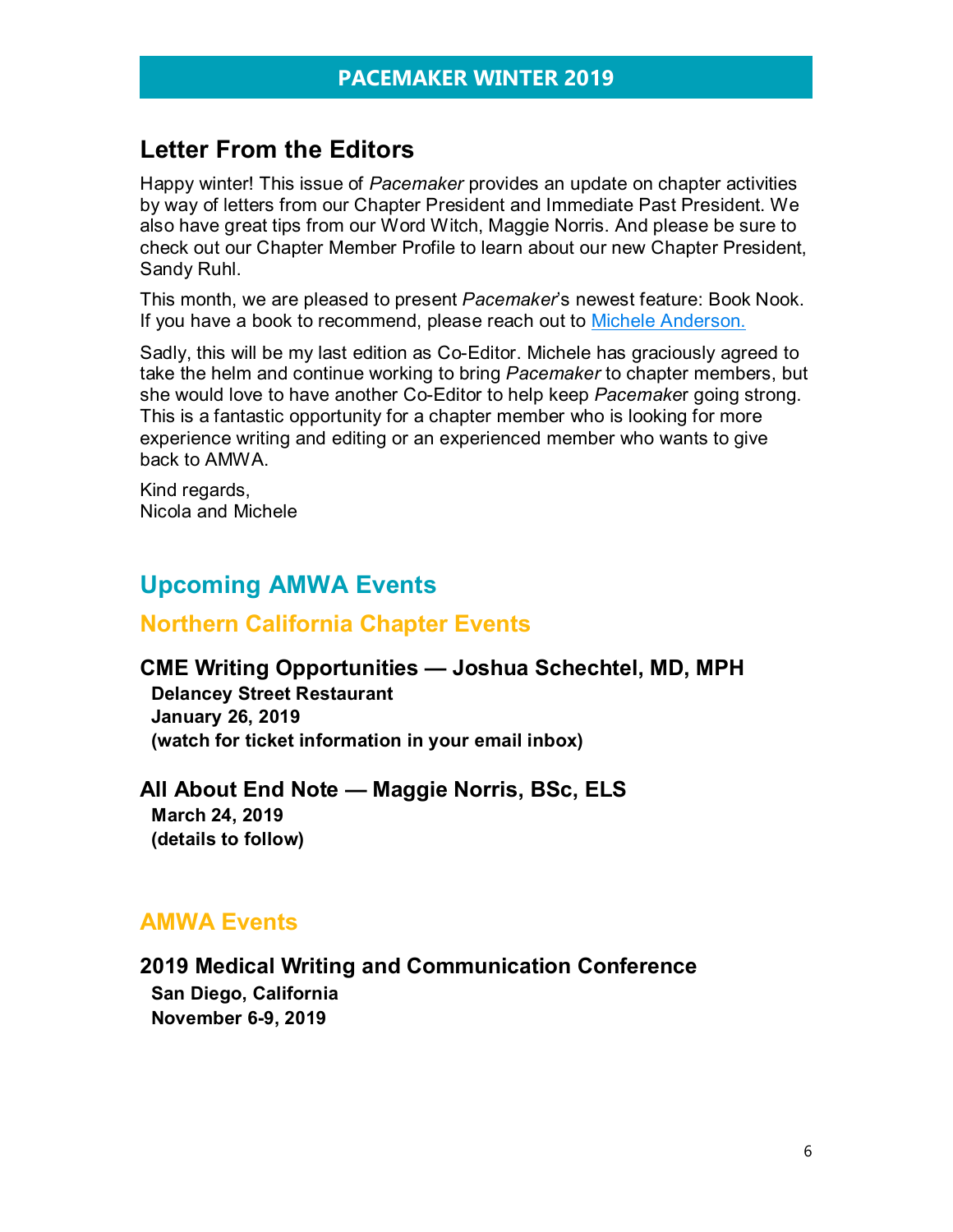## <span id="page-8-0"></span>**Free AMWA Resources**

Did you know that **AMWA Online Learning** has many on-demand videos and articles available to members? The best part is that many of these resources are available for **FREE** to members!

Below are just a few of the complimentary resources available:

- Best Practices for Writing CME Needs Assessments
- CORE Reference: A Medical Writer's Guide to Preparing CSRs in an Evolving Context
- Connecting Constructively on LinkedIn
- Creating Your Own Podcasts
- Discover Google+ and Search Engine Optimization (SEO)

To see all the complimentary offerings, check out the online course catalog **[here](http://amwa.mycrowdwisdom.com/diweb/catalog/q/complimentary/c/185/f2/1/n/1)**.



# **Check out our Northern California LinkedIn Group!**

# **Linked** in

Contact our Membership Chair, [Suzanne Canada,](http://amwancal.org/contacts/) with questions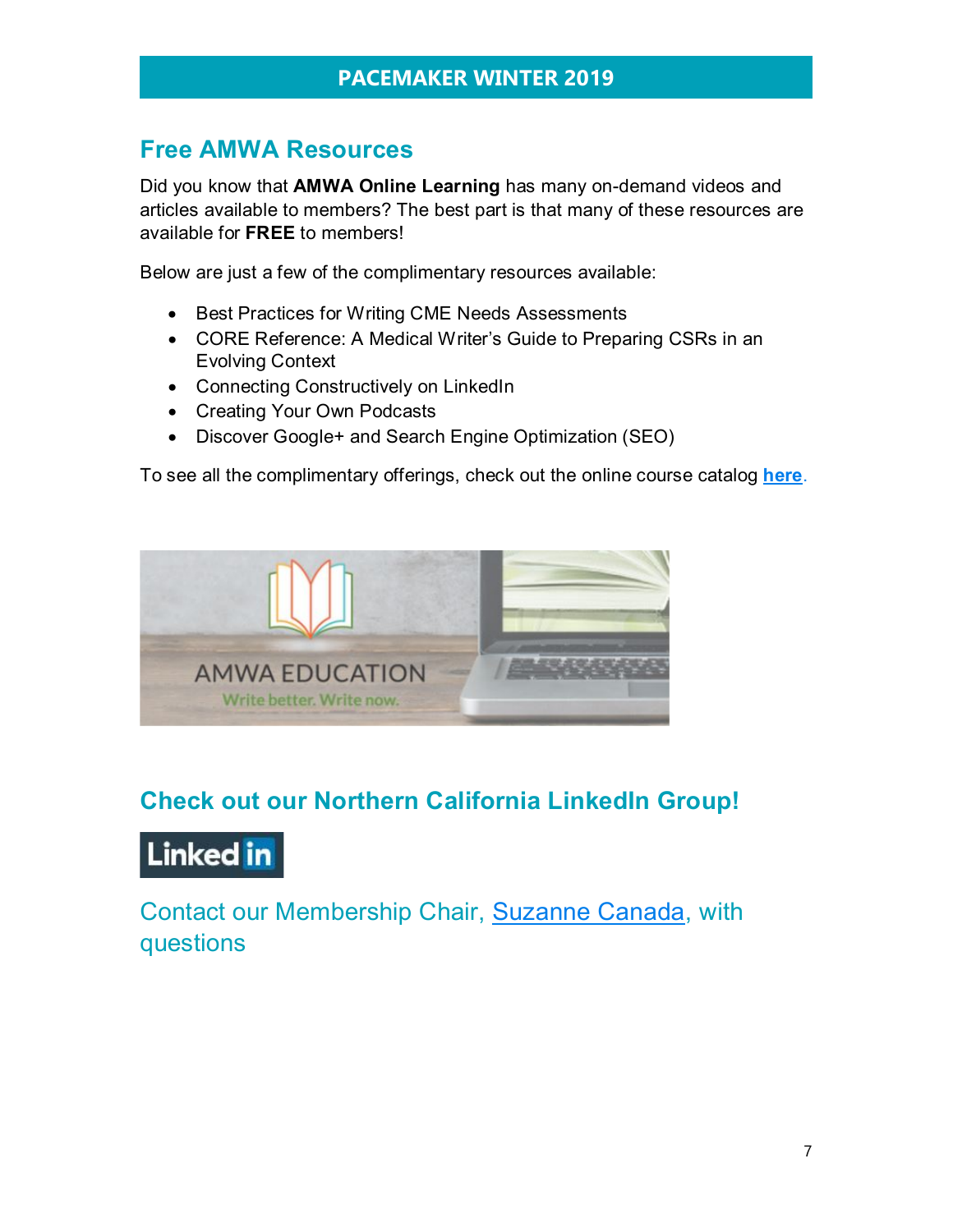# <span id="page-9-0"></span>**Word Witch Tutorial — Maggie Norris, BSc, ELS**

### **Hide Text From Spellcheck**

Part of the fun of leading the Word Witch seminars is revealing useful but hidden features and commands in Word to my medical writer colleagues. Here is another one some users may find handy: a tool available from the Review tab that lets the user hide text from spellcheck.

#### **Basics**

Writers and editors are, generally speaking, grateful for the Spelling & Grammar tools on the Review tab. But it is an annoying waste of time to spellcheck certain content elements, like boilerplate text and a generated reference list. Here's how to tell spellcheck to skip those sections.

#### **Procedure: Do not check spelling or grammar**

Select the passage to be hidden from spellcheck. You can include text and graphics in the selection.

Call up the Language dialog box

Review | Language| Set Proofing Language.

| Language                                                                                                       |    |  |           |  |  |
|----------------------------------------------------------------------------------------------------------------|----|--|-----------|--|--|
| Mark selected text as:                                                                                         |    |  |           |  |  |
| <b>English (United States)</b>                                                                                 |    |  | $\lambda$ |  |  |
| Afar (Ethiopia)                                                                                                |    |  |           |  |  |
| <b>Afrikaans</b>                                                                                               |    |  |           |  |  |
| Albanian                                                                                                       |    |  |           |  |  |
| <b>Alsatian (France)</b>                                                                                       |    |  |           |  |  |
| Amharic                                                                                                        |    |  |           |  |  |
| Arabic (Algeria)                                                                                               |    |  |           |  |  |
| Arabic (Bahrain)                                                                                               |    |  |           |  |  |
| The speller and other proofing tools automatically use<br>dictionaries of the selected language, if available. |    |  |           |  |  |
| Do not check spelling or grammar                                                                               |    |  |           |  |  |
| $\vee$ Detect language automatically                                                                           |    |  |           |  |  |
| <b>Set As Default</b>                                                                                          | OK |  | Cancel    |  |  |

Activate the feature "Do not check spelling or grammar."

The checkbox for this feature is located below the selection list of languages. Click in the checkbox to activate.

To restore Spelling & Grammar on the passage, repeat Steps 1 to 3. Clicking in the checkbox deactivates the feature.

The procedure above is a form of "direct formatting," very similar to applying bold character formatting by selecting a word and

clicking the Bold tool on the Home tab. A formatting specification is added to the paragraph style of each of the selected paragraphs: the formatting specs from the template (dot-dotx file) are still fully in effect; and another spec has been added.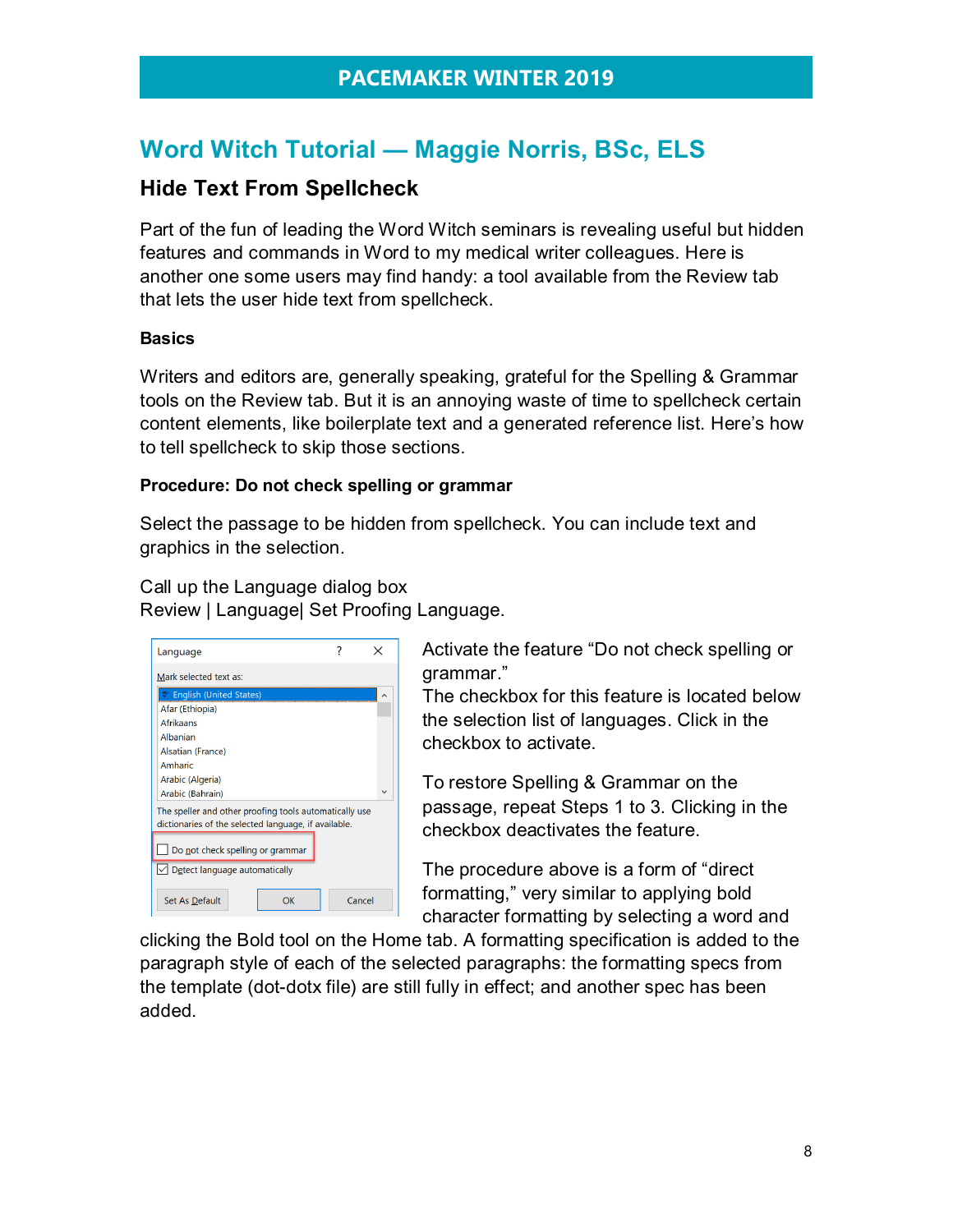# <span id="page-10-0"></span>**Book Nook — Michele Anderson, BA, JD**

Medical writers and editors deal with science and other techie stuff all day on the job, and maybe into the evening and weekends, too. Soooooooo, would med folks want to stray far from workaday topics — the FDA regs, Crispr issues, genomes, the ontology of oncology, and such — and read things like *Fifty Shades of Grey, Fear*, or *Don Quixote* instead?

Nah. Well, not entirely.

Welcome to the inaugural column, "Book Nook." In it, we will highlight what this *Pacemaker* Co-Editor and fellow bookworms at *[Goodreads](https://www.goodreads.com/)* believe are fun, good, or edifying reads worth at least a couple of hours of your time. Hey, some books might even turn out to be page-turners.

Here's one that's worth a look, IMHO



*[The Danger Within Us:](https://www.goodreads.com/book/show/34848769-the-danger-within-us?from_search=true) America's Untested, Unregulated Medical Device Industry and One Man's Battle to Survive It***, by Jeanne Lenzer**

[Did you know,](https://www.goodreads.com/book/show/34848769-the-danger-within-us?from_search=true) so say the good folks at *Goodreads*, that:

- Medical interventions have become the third leading cause of death in America.
- An estimated 10 percent of Americans are implanted with medical devices like pacemakers, artificial hips, cardiac stents, etc.
- Most high-risk implanted devices have never undergone a single clinical trial.
- The FDA lets device manufacturers decide whether to report serious complications or deaths that may have been caused by their products.

#### Yikes!

Warns *Goodreads*: "In 'The Danger Within Us,' award-winning journalist Jeanne Lenzer brings these horrifying statistics to life through the story of one working class man who, after his "cure" nearly kills him, ends up in a battle for justice against the medical establishment.

"His crusade leads Lenzer on a journey through the dark underbelly of the medical device industry, a fascinating and disturbing world that hasn't been written about before. What Lenzer exposes will shock readers: rampant corruption, elaborate cover-ups, shameless profiteering, and astonishing lack of oversight, all of which leads to dangerous devices (from artificial hips to pacemakers) going to market and into our bodies."

Read this and weep?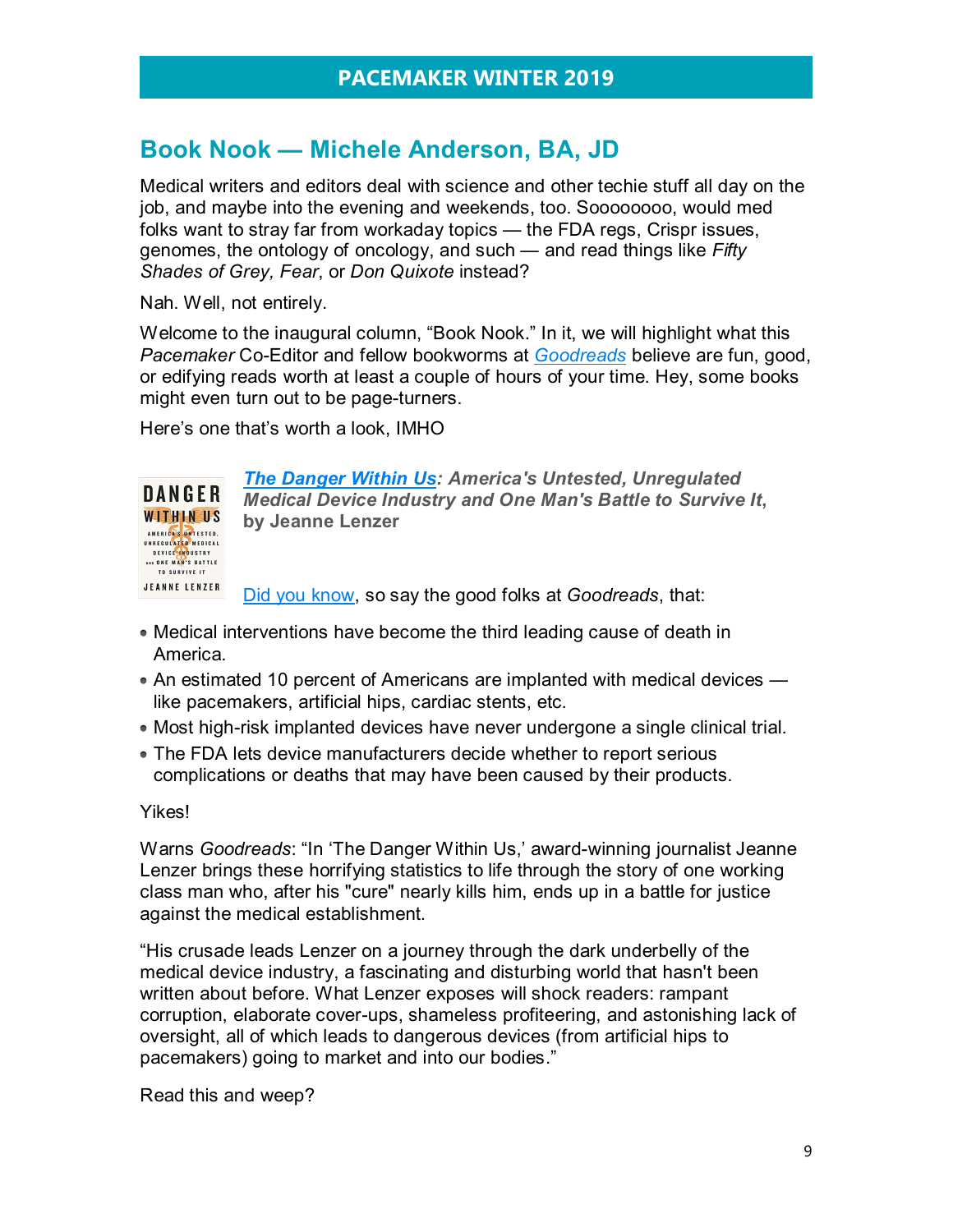# <span id="page-11-0"></span>**Chapter Member Profile: Sandra Ruhl, RN**



**What type of medical writing or editing do you do?** Mostly writing and doing quality control (QC) reviews of regulatory documents (such as clinical protocols, clinical study reports [CSRs], investigator brochures, safety narratives, new drug application [NDA] clinical summaries)

**What career path led you to your career in medical writing or editing?** I had wanted to write since I was a teen but took a long detour and became, sequentially, an RN, Cancer Research Coordinator, Clinical Research Associate (CRA), and Clinical Operation Manager. As a CRA and Clinical Operations Manager, I was able to write protocol amendments and instructions for clinical site personnel (such as Case Report Form

Completion Guidelines) and work on a CSR; so, I found a way to write and use what I knew. I have been a medical writer full time since 2007 as an employee and, then, since August 2017, as a contractor.

**What advice would you give someone who is just entering the medical writing and editing profession?** If not yet in the profession, learn and gain as much experience as much as you can, such as by:

- Connecting with medical writers (such as other AMWA members) and QC reviewers and find out about what they do and about the life of a medical writer/QC reviewer (doing QC review can be good preparation for medical writing)
- Taking courses, such as those available from AMWA, as needed; about writing in general; and about the specific types of documents you hope to write/edit
- If applicable and possible, letting a current employer know you are interested in gaining knowledge about and experience in writing while in your current position
- Offering to assist with writing or doing QC review of documents in your current position
- Gaining knowledge about and experience writing outside of a current position, such as by submitting articles for publication (such as in AMWA NorCal's *Pacemaker* and the *AMWA Journal*)
- Considering positions that include some medical writing and/or QC responsibilities in addition to other responsibilities
- Seeking someone, preferably (and, if possible) to report to, who will be good mentor to you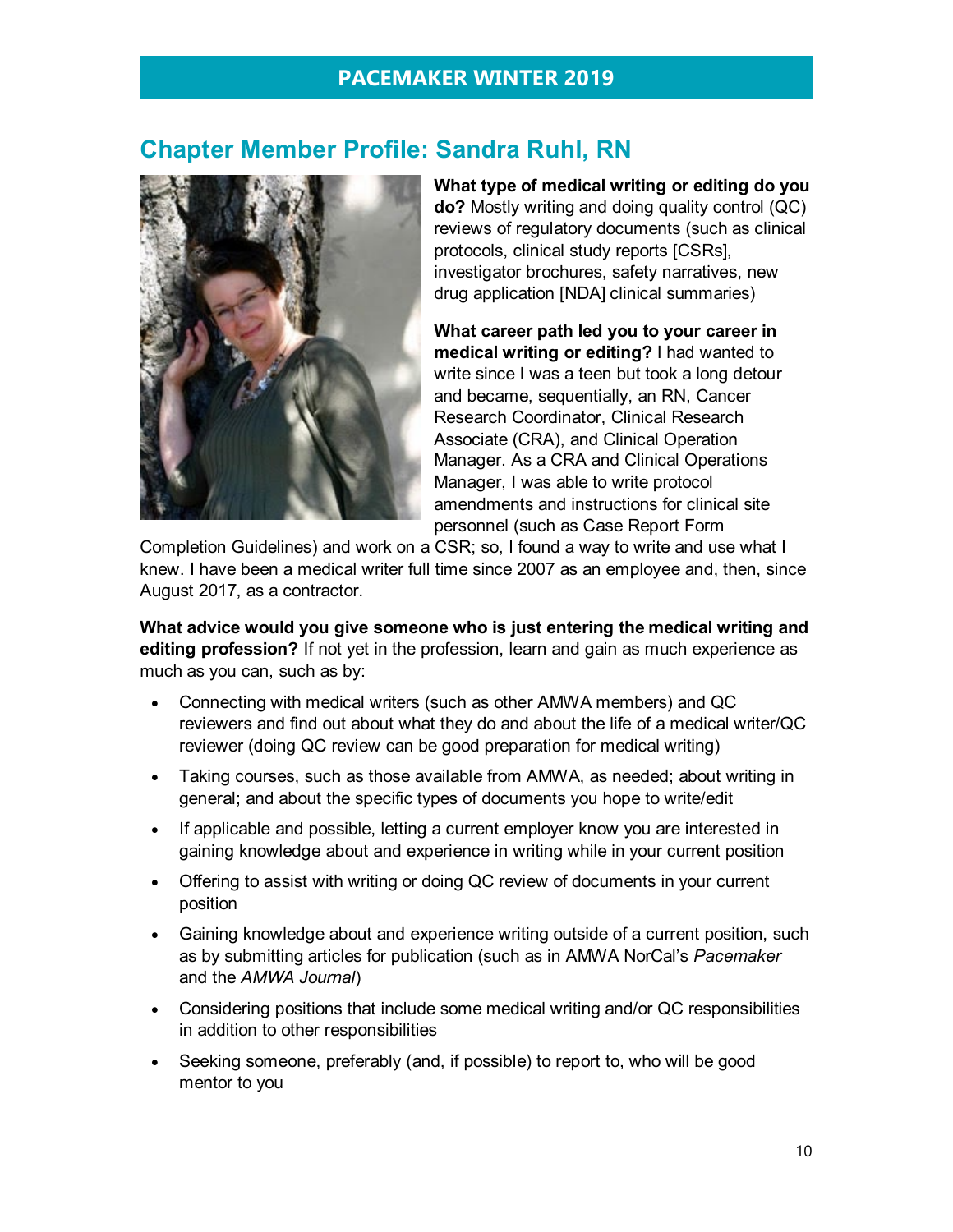If already in the profession:

- Find good mentor(s)
- Gain as much understanding about a project's requirements up front and during the work on it as possible from the correct decision maker for the project so as to not head down the wrong road too far
- If writing/editing for a client, obtain written documentation of and/or document in writing yourself the specifics of what you agree to for a project and obtain agreement in writing from the client
- Anticipate impediments and suggest possible solutions to them
- Reveal actual impediments encountered and suggest possible solutions to them
- Reveal your mistakes (the coverup is worse than the crime) and suggest possible ways to correct them
- Be dependable; if unable to deliver on a commitment, if possible, make alternative arrangements and confirm that these arrangements are acceptable
- Keep learning and advancing your skills
- Take care of yourself; if, for example, you are sleep-deprived, have no personal life, or have a wrist injury from mouse use, you will not be a good writer or editor for long

**What do you value most about your AMWA membership?** The opportunity to meet and work with others (such as when arranging AMWA NorCal events), advance my knowledge about topics related to what I write and write about (such as statistics), and learn about what other medical writers are doing

#### **What do you like to do for fun when you aren't at work?**

- Cook
- Try new restaurants with friends
- Do needlework
- Go to concerts and museums
- Watch PBS and movies (mostly period pieces, mysteries, and documentaries)
- Listen to NPR podcasts
- Read (though I have been neglecting this lately)
- Do nature, architectural, and abstract photography (though I have also been neglecting this lately)

**What is your favorite book or movie?** It is hard to pick just one; the book *Memoirs of a Geisha* and all of Malcolm Gladwell's books are favorites.